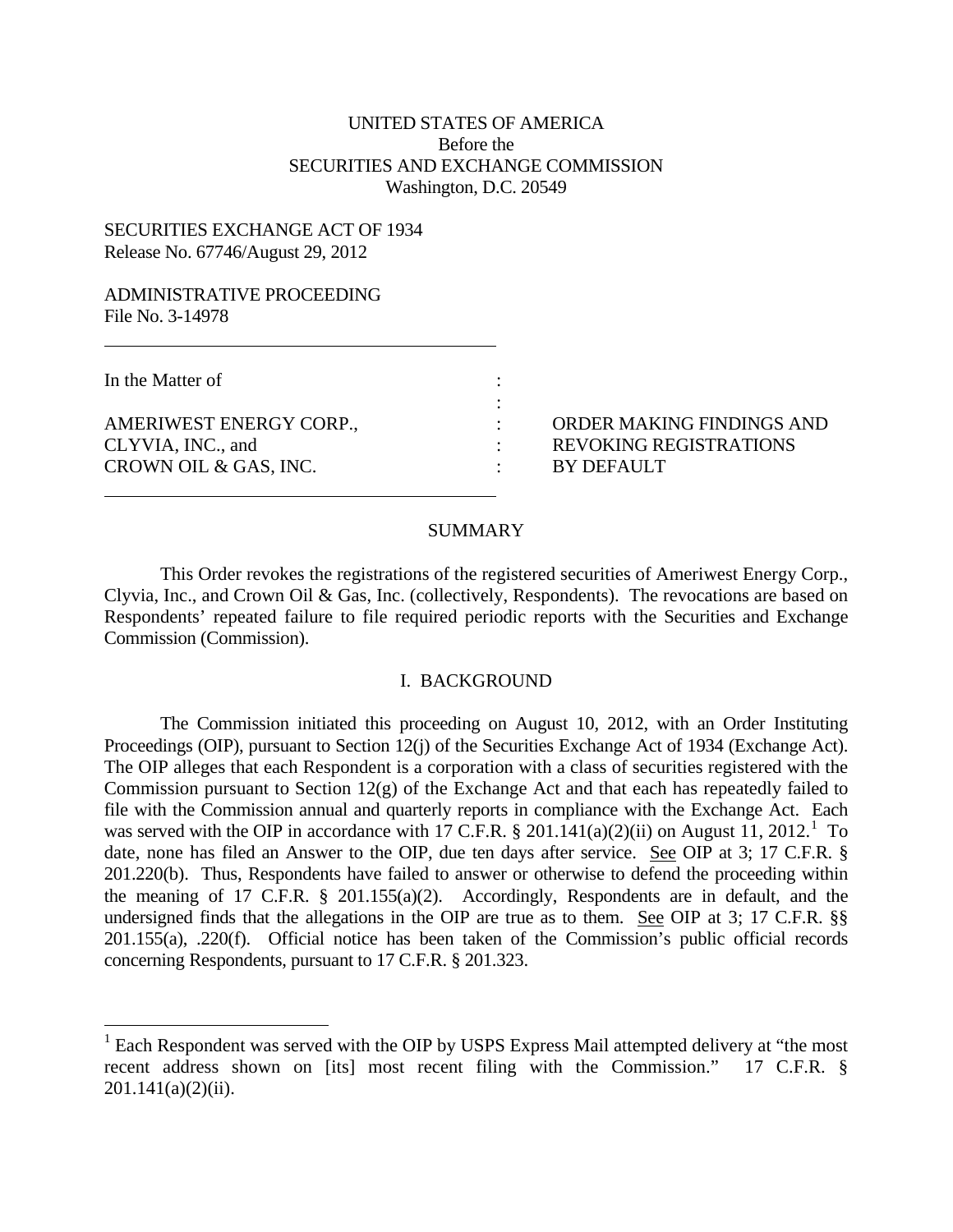#### II. FINDINGS OF FACT

Ameriwest Energy Corp.  $(AWEC)^2$  $(AWEC)^2$  (CIK No. 1162200)<sup>[3](#page-1-1)</sup> is a revoked Nevada corporation located in Blaine, Washington, with a class of securities registered with the Commission pursuant to Exchange Act Section  $12(g)$ . AWEC is delinquent in its periodic filings with the Commission, having not filed any periodic reports since it filed a Form 10-K for the period ended December 31, 2008, which reported a net loss of \$5,631,646 for the prior year. As of August 3, 2012, the common stock of AWEC was quoted on OTC Link (formerly "Pink Sheets") operated by OTC Markets Group Inc. (OTC Link), had nine market makers, and was eligible for the "piggyback" exception of Exchange Act Rule 15c2-11(f)(3).

Clyvia, Inc. (CLYV) (CIK No. 1282549), is a revoked Nevada corporation located in Bellingham, Washington, with a class of securities registered with the Commission pursuant to Exchange Act Section 12(g). CLYV is delinquent in its periodic filings with the Commission, having not filed any periodic reports since it filed a Form 10-Q for the period ended October 31, 2008, which reported a net loss of \$1,005,820 for the prior nine months. As of August 3, 2012, the common stock of CLYV was quoted on OTC Link, had seven market makers, and was eligible for the piggyback exception of Exchange Act Rule 15c2-11(f)(3).

Crown Oil & Gas, Inc. (CWOI) (CIK No. 1388748), is a Nevada corporation located in Bellingham, Washington, with a class of securities registered with the Commission pursuant to Exchange Act Section  $12(g)$ . CWOI is delinquent in its periodic filings with the Commission, having not filed any periodic reports since it filed a Form 10-Q for the period ended March 31, 2009, which reported a net loss of \$858,605 for the prior three months. As of August 3, 2012, the common stock of CWOI was quoted on OTC Link, had five market makers, and was eligible for the piggyback exception of Exchange Act Rule 15c2-11(f)(3).

## III. CONCLUSIONS OF LAW

By failing to file required annual and quarterly reports, Respondents violated Exchange Act Section 13(a) and Rules 13a-1 and 13a-13.

#### IV. SANCTION

Revocation of the registrations of the registered securities of Respondents will serve the public interest and the protection of investors, pursuant to Section 12(j) of the Exchange Act. Revocation will help ensure that the corporate shell is not later put to an illicit use involving publicly traded securities manipulated to the detriment of market participants. Further, revocation accords with Commission sanction considerations set forth in Gateway Int'l Holdings, Inc., Exchange Act Release No. 53907 (May 31, 2006), 88 SEC Docket 430, 438-39 (citing Steadman v.

<span id="page-1-0"></span><sup>&</sup>lt;sup>2</sup> The short form of each issuer's name is also its stock symbol.

<span id="page-1-1"></span><sup>&</sup>lt;sup>3</sup> The CIK number is a unique identifier for each corporation in the Commission's EDGAR database. The user can retrieve filings of a corporation by using its CIK number.